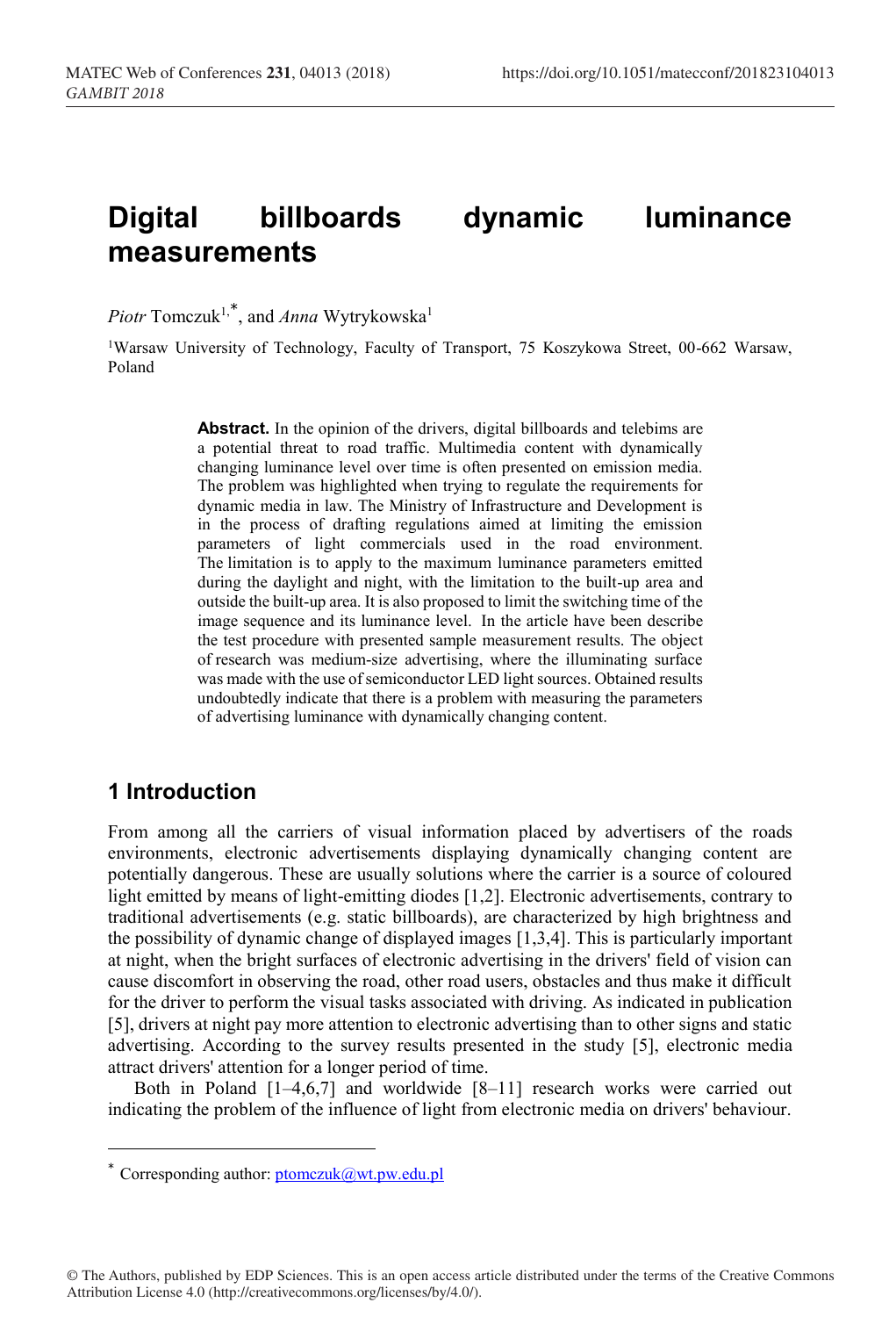The publications shall highlight the impact of electronic advertising on drivers' attention, particularly at night. As shown in the report of 2006 [12], dynamic images (films) or flickering of the image visible by the driver distract the driver's attention to a degree higher than static images. The presence of dynamic variable content media in an environment of junctions or roads with complex road layout can lead to driver distraction. The results of research conducted in 2012 [10], in road conditions with the use of eye-tracking tools, confirmed that the vast majority of drivers look more often and longer at electronic advertisements than at road signs. It was also found that advertisements, whose images change more frequently than every 7 seconds, attract the attention of drivers rather than road signs. However, it is not always observed that advertising media have a significant statistical impact on the incidence of accidents in the area of their occurrence [13]. Despite the lack of recorded traffic events, there may be a negative impact of the media on drivers' behaviour [8,9,14] e.g. the following: - short-term loss of the ability to control the situation in front of the vehicle caused by eye fixation on the carrier, occurrence of driver glare causing temporary sight dysfunction and re-adaptation to the conditions of night observation of the road and its surroundings, misinterpretation of traffic lights due to the similar color and shape of the traffic light.

In many countries, attempts have been made to reduce the negative impact of electronic advertising on driver distraction [15–19] So far, there have been no uniform international requirements for this type of advertising. In a number of countries there are local recommendations [6,7] [20] or regulations, e.g. Australia [21], Abu Dhabi [15], UK [22,23], Sweden, Netherlands, South Africa, selected US states [14,23]. With regard to the influence of light from electronic media, existing regulations indicate the need to limit the possibility of displaying moving images, to limit the minimum time of displaying an advertisement, to limit the visual effects and the intervals between the images displayed sequentially. limit the maximum luminance of the advertising medium.

Also in Poland, provisions have been introduced to limit the emission of dynamic light from advertising media [24]. According to the draft implementing legislation, light advertising near a road in a built-up area will not be allowed to emit more than  $4000$  (cd/m<sup>2</sup>) of light per day and  $600 \text{ (cd/m²)}$  per night. Outside the built-up area, the advertisement may not have a lighting area of more than 4000 (cd/m²) per day and 400 (cd/m²) per night. The values proposed in the draft regulation represent a significant reduction in the clarity of advertising. The technical parameters of modern RGB LED matrices used in the construction of advertising media screens allow to obtain high luminance of the emission surface (often above  $10000 \text{ cd/m}^2$ ). According to the draft regulation, the luminance of an advertisement will not be changed more quickly than 200 (cd/m<sup>2</sup>) per second, which means that advertisements will not be able to change luminance levels quickly, thus distracting the driver from observing the road scene.

# **2 Procedure for the measurement of variable advertising luminance**

The introduction of legal regulations [24] limiting the possibility of emission and displaying excessive luminance levels makes it necessary to control the assumed emission levels and the time of displaying information on the medium.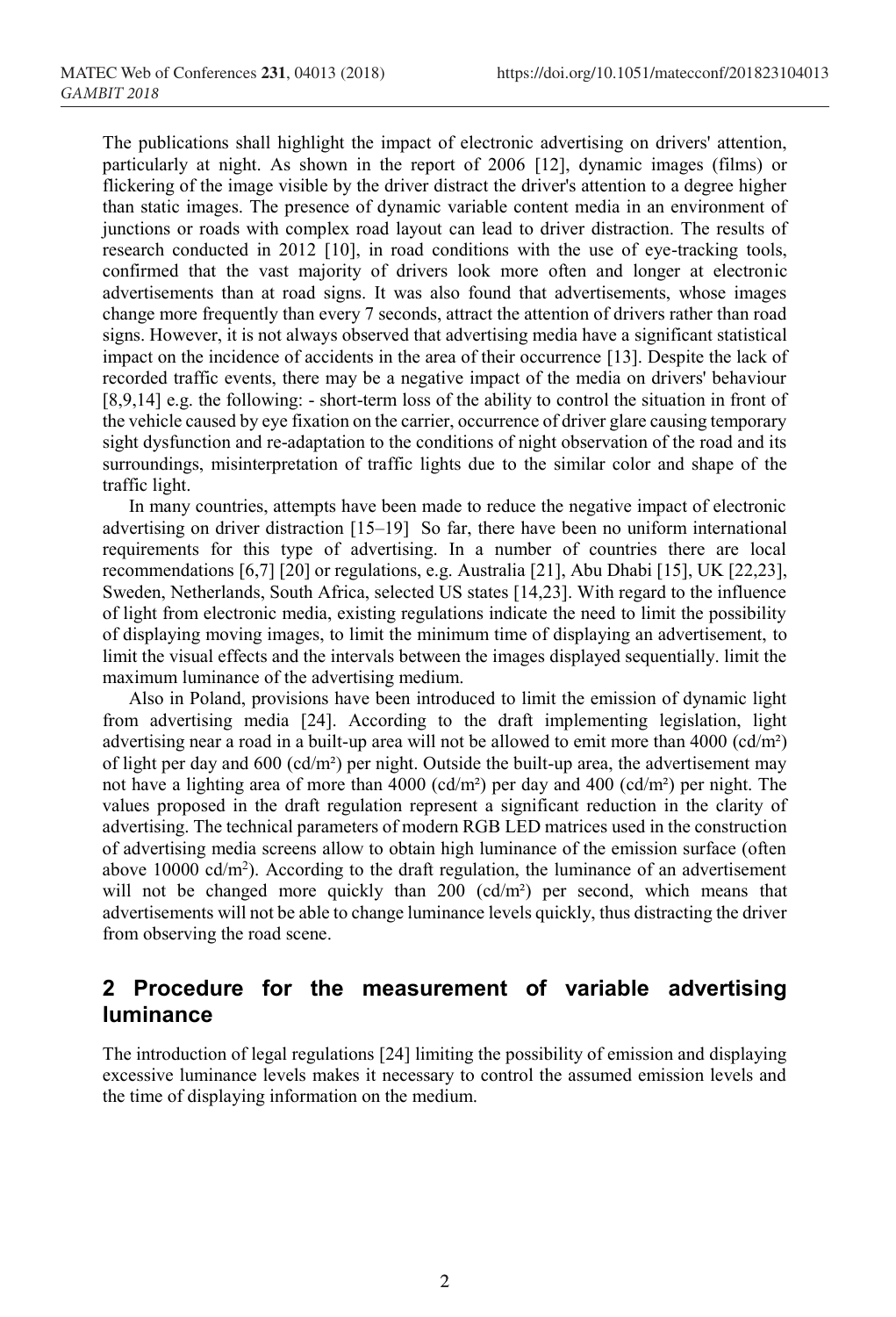#### **2.1 Weather conditions during luminance measurement**

The first step of the procedure is to determine whether it is possible to carry out measurements. In the case of luminance measurements, the test surface must be dry [1,2], with no precipitation, haze, dew, etc. The temperature at which the measurement is carried out shall be within the limits permitted by the manufacturer of the measuring instrument used. Any deviation from the rules presented has the effect of distorting the luminance measurement results, as it is a value strongly dependent on the condition of the tested surface (changes in the surface emission coefficients or the nature of the light reflection).

#### **2.2 Geometric dimensions of the advertising**

The next step in the procedure is to determine the geometric dimensions of the advertising media. Taking into account the angular size of the measuring field of the available measuring instrument, the permissible measuring distance [1,2] has to be determined. In the case of dynamic luminance measurements, the measuring field of the luminance meter shall be within the geometric dimensions of the advertising media several times. The basic geometrical parameters should be defined, i.e.: width of the medium (m), height of the medium (m), surface area of the medium (calculated parameter)  $(m^2)$ . If it is necessary, it is possible to define other geometrical features, which are variable in each situation and depend on the specific installation of the medium, i.e: height of installation of the advertising medium (to the middle) (m), angle of installation of the medium in relation to the road (°), distance of installation of the medium from the road edge (the side of the medium) (m), measurement distance (the medium - the meter) (m), determination of the location side in relation to the road (parameter unchanged: right, left), angular size of the object (calculated) (°).

#### **2.3 Record advertising luminance changes**

The main purpose of the measurement is to find the maximum luminance value (when displaying the sequence of images), which is the parameter determining the possibility of the media to be put into service. According to the literature [1,2,6,7] the highest luminance value is obtained for measurements taken from the direction perpendicular to the carrier. However, due to possible directions of observation of drivers [3,4], the measuring head should be directed at the advertisement from the height taking into account the position of the driver's eyes in the vehicle [1,2], i.e. 1,5 meter.

In the case of dynamic measurements of advertising media with variable content, the meter used should allow for measurement and continuous recording of the luminance value of the illuminating surface. When measured with the classic luminance meter  $[1-4]$ , which is not suitable for quick variable signal measurement, it is not possible to record transient states of the displayed content (i.e. changes in luminance levels over time) [1,2]. It is therefore necessary to measure luminance at a high sampling rate (minimum 10 Hz) and with a small measuring field (maximum  $1^{\circ}$ ). Analyses [1,2] show that the angular size of the  $1^{\circ}$ measurement field is sufficient to measure most of the existing advertising media. The angular size of the measuring field should not be too large to accurately measure the luminance of the advertising surface at a sufficiently large number of measurement points, and at the same time should not cause excessive averaging of the luminance values in the surveyed area [1,2]. When examining a dynamically variable advertisement, the entire sequence of displayed content on the media and the corresponding luminance levels shall be recorded.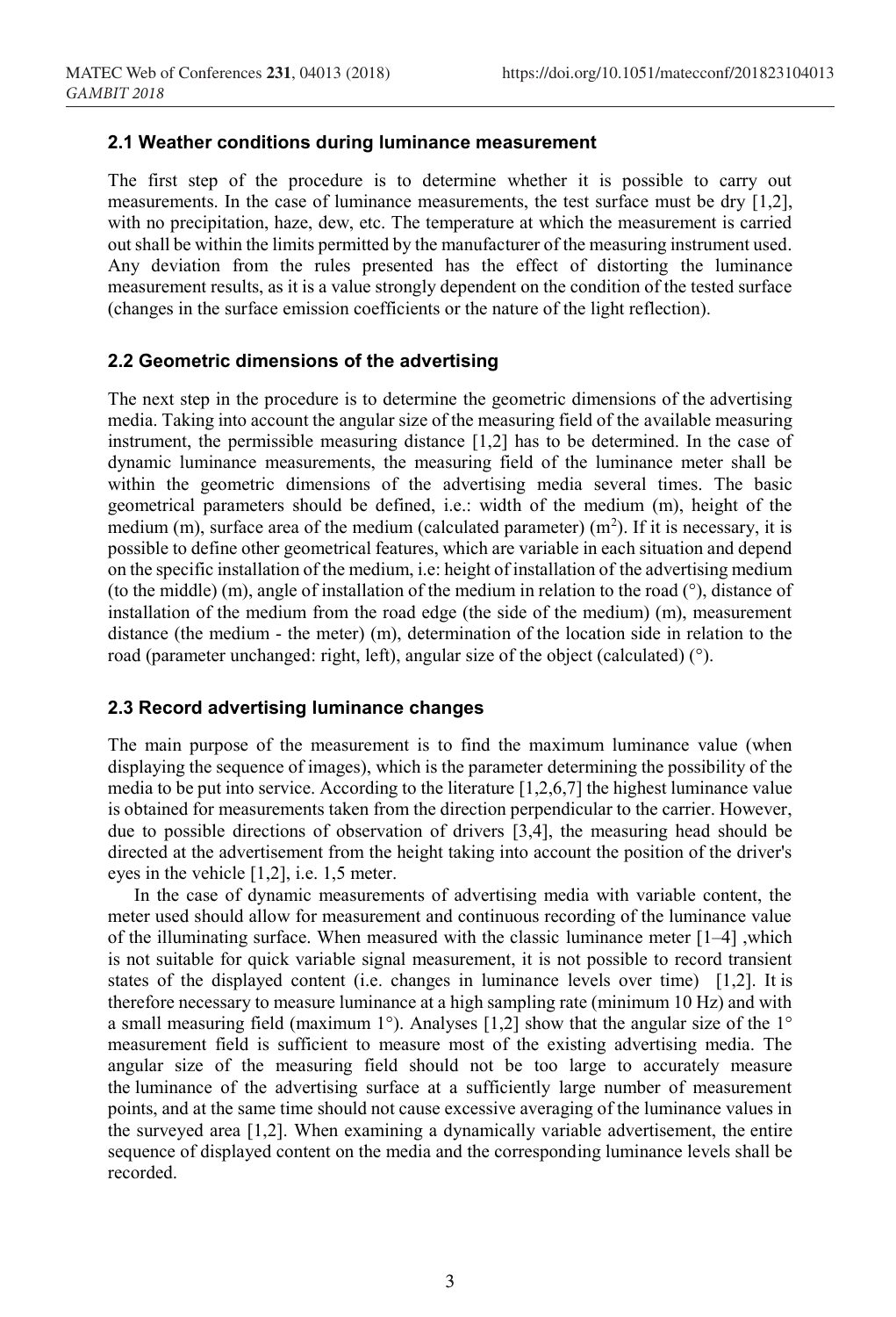#### **2.4 Example of luminance and exposure time measurement of dynamic advertising media content**

The luminance of dynamic advertising was measured with a prototype GL Photometer equipped with dedicated GL LumiMeter LM 1.0 software. The measuring device (Fig.1 a) was perpendicular to the tested medium (Fig. 1 b, 2) at a distance of  $r = 10$  m. The measuring field of the meter was inside the measured plane defined by two dimensions: HFOV (Horizontal Field of View), horizontal viewing angle, and VFOV (Vertical FOV) - vertical viewing angle. Fig. 1 c) shows the tested advertising medium with dimensions of 2.5 m x 0.8 m and dynamically variable content (cyclic change of luminance level) for which the luminance level was recorded.



**Fig. 1.** GLPhotometer Dynamic luminance meter, location of the meter in relation to the dynamic medium and the measured object.

Figure 2 shows the changes in the luminance level of the emission area. The displayed content is indicated by digits. The beginning and end of the sequence are marked.



**Fig. 2.** Recorded changes in the luminance of the surface of an advertisement media due to a change in the sequence of displayed images.

Table 1 summarizes one sequence of displayed images, together with the duration of a single image and the corresponding maximum luminance.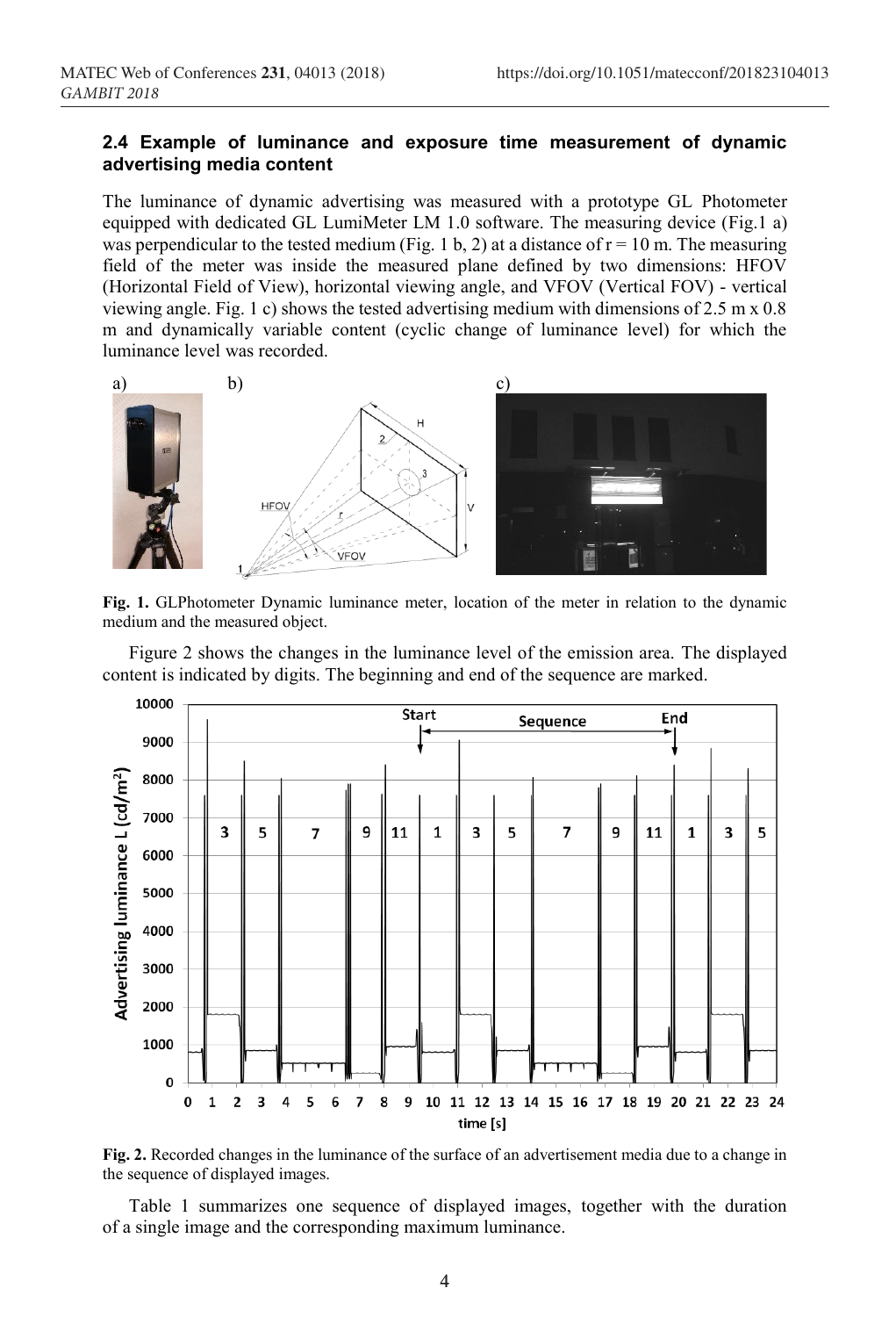| l.p.           | Photo        | Time sequence<br>(s) | Period (ms) | $L_{max}(cd/m^2)$ |
|----------------|--------------|----------------------|-------------|-------------------|
| $\,1\,$        |              | $9,56 \div 10,86$    | 1300        | 885,2             |
| $\sqrt{2}$     |              | $10,86 \div 11,06$   | 200         | 9052,0            |
| $\mathfrak{Z}$ | <b>ROWER</b> | $11,06 \div 12,44$   | 1380        | 1985,0            |
| $\overline{4}$ |              | $12,44 \div 12,56$   | 120         | 7607,0            |
| $\sqrt{5}$     |              | $12,56 \div 13,96$   | 1400        | 860,1             |
| $\sqrt{6}$     |              | $13,96 \div 14,10$   | 140         | 8084,0            |
| $\sqrt{ }$     |              | $14,1 \div 16,70$    | 2600        | 521,2             |
| $\,$ 8 $\,$    |              | $16,70 \div 16,86$   | 160         | 7902,0            |
| 9              |              | $16,86 \div 18,14$   | 1280        | 283,9             |
| $10\,$         |              | $18,14 \div 18,34$   | 200         | 8120,0            |
| $1\,1$         |              | $18,34 \div 19,60$   | 1260        | 969,9             |
| 12             | <b>STATE</b> | $19,60 \div 19,84$   | 240         | 8402,0            |

|  | Table 1. Sequence of change of parameter for luminance of electronic advertisement. |
|--|-------------------------------------------------------------------------------------|
|--|-------------------------------------------------------------------------------------|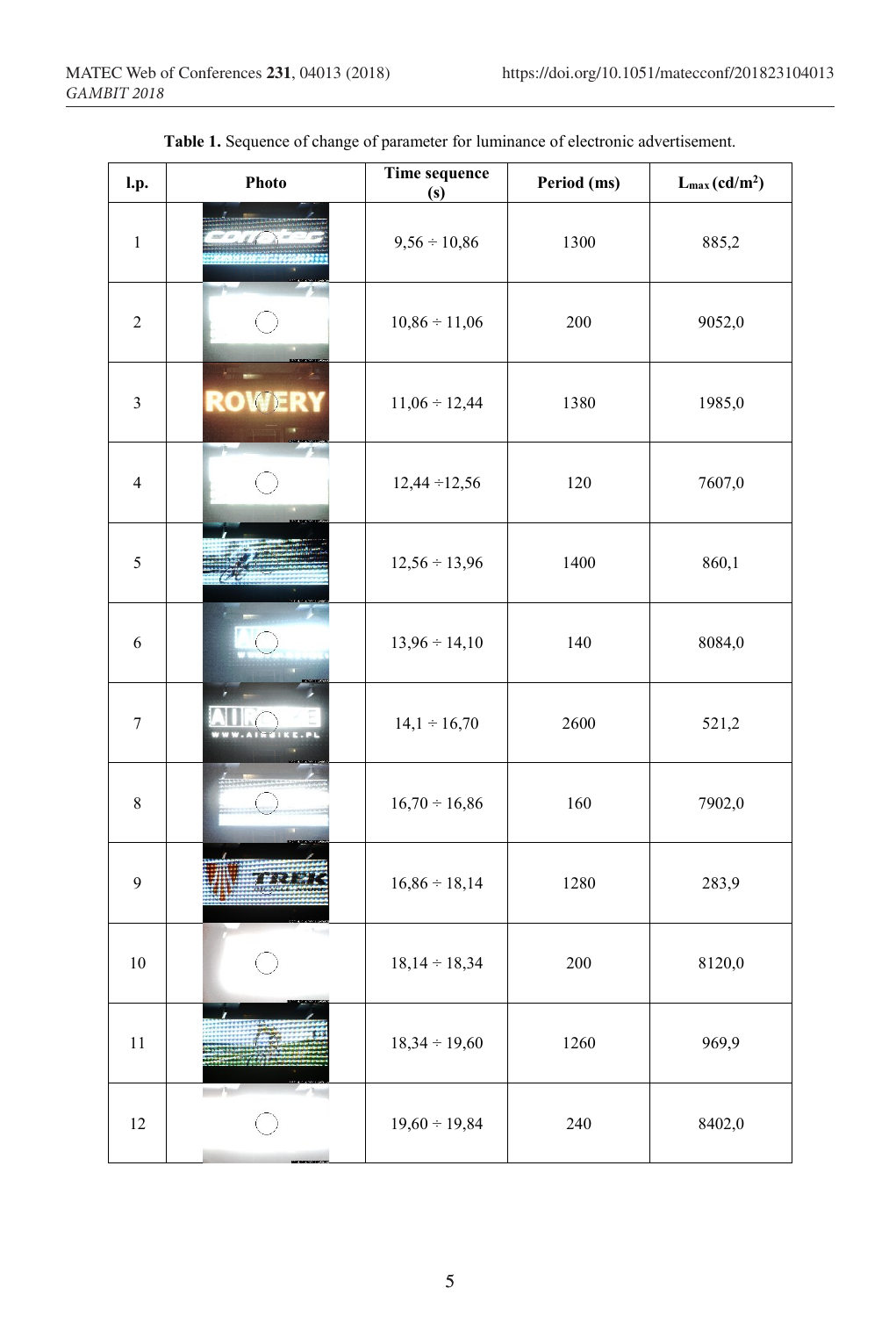From the presented results of measurements of dynamic media (Fig. 2 and Table 1) it can be concluded that the luminance values significantly exceed the limits planned for the introduction of Polish legal regulations [24]. The advertising medium for images no. 1,3,5,11 (Table 1) produced luminance values exceeding  $600 \text{ (cd/m}^2)$ . According to the recommendations, the luminance levels were obtained only for images no. 7 and 9. On the other hand, all the displayed odd-numbered sequences were connected with a white image (with a very high luminance, photo no. 2, 4,  $6$ , 8, 10 and 12) close to or exceeding 8000 (cd/m2 ). The generation of short-term light flashes affects the attention of drivers and is not permitted in the light of the new regulations [24].

# **3 Summary**

The maximum luminance values proposed in ordinance [24] will limit the possibility of emission and displaying excessive luminance levels from dynamic media located in the road environment. The regulations will be effective only if procedures and measurement tools are introduced to verify of the level and time of light emission from the advertising medium. The currently available measuring instruments (luminance meters) allow to verification of the parameters proposed in ordinance [24] only to a limited extent. The aim is to harmonise the measurement procedure and to use tools that enable the luminance level of a dynamic medium to be verified unequivocally.

Issues presented in this article are the subject of research and analysis in a project carried out by the Faculty of Transport of the Warsaw University of Technology entitled: The impact of advertisements on the level of road traffic safety, contract number: DZP/RID-I-33/4/NCBR/2016 (Registration of Road Innovation), financed by the National Centre for Research and Development and the General Directorate for National Roads and Motorways.

## **References**

- 1. M. Chrzanowicz, P. Tomczuk, P. Jaskowski, Methodology of Measuring the luminance surface advertisting media which emits lights, Pr. Nauk. Politech. Warsz. Transp. 118 (2017) 49–60.
- 2. M. Chrzanowicz, P. Tomczuk, Research on the parameters of light emitting advertising media, MATEC Web Conf. 122 (2017) 03002. doi:10.1051/matecconf/201712203002.
- 3. K. Wandachowicz, M. Zalesińska, K. Domke, S. Mroczkowska, P. Skrzypczak, Wielkopowierzchniowe reklamy z diodami świecącymi a bezpieczeństwo ruchu drogowego, Przegląd Elektrotechniczny. 87 (2011) 73–77. http://yadda.icm.edu.pl/baztech/element/bwmeta1.element.baztech-article-BPS1- 0044-0058 (accessed July 1, 2017).
- 4. M. Zalesińska, K. Wandachowicz, The research of outdoor billbords with light emitting diode using luminance measuring camera, Pozn. Univ. Technol. Acad. Journals. Electr. Eng. 69 (2012) 275–282.
- 5. S.E. Lee, M.J. Mcelheny, R. Gibbons, Driving Performance and Digital Billboards, Prepared for: Foundation for Outdoor Advertising Research and Education, 2007. http://omac-website.s3.amazonaws.com/wp-content/uploads/2016/03/Driving-Performance-Digital-Billboards-VTTI-Study.pdf (accessed July 1, 2017).
- 6. K. Domke, K. Wandachowicz, M. Zalesińska, S. Mroczkowska, P. Skrzypczak, Ocena zagrożeń występujących w ruchu drogowym powodowana przez wielkopowierzchniowe reklamy z diodami świecącymi, work no. 42-17-223-42050, grant no. RoM. III/3420-50/10, Poznan, 2010.